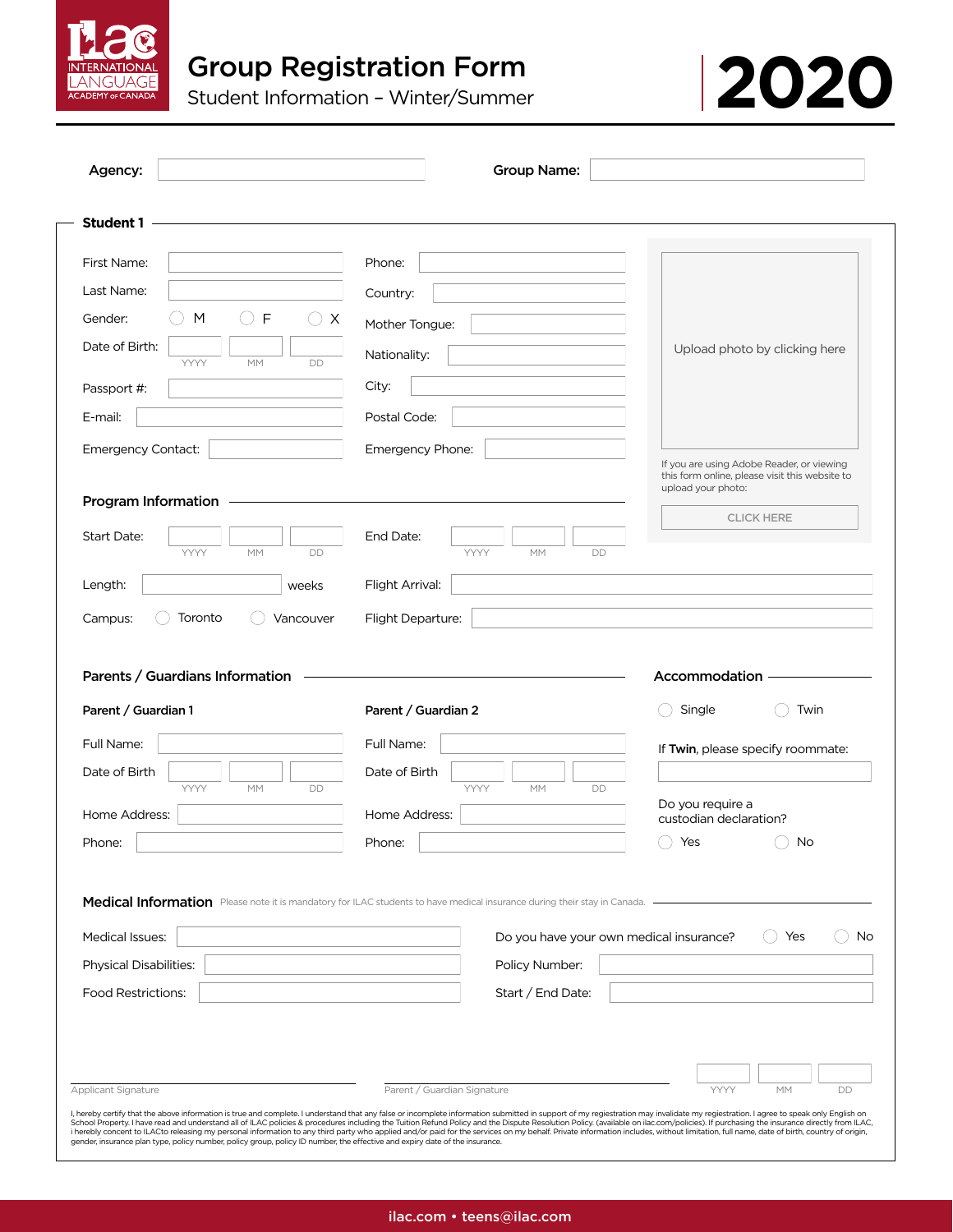



| Agency:                                                            | Group Name:                                                                                                                                                         |                                                                                                                   |
|--------------------------------------------------------------------|---------------------------------------------------------------------------------------------------------------------------------------------------------------------|-------------------------------------------------------------------------------------------------------------------|
| <b>Student 2</b>                                                   |                                                                                                                                                                     |                                                                                                                   |
| First Name:                                                        | Phone:                                                                                                                                                              |                                                                                                                   |
| Last Name:                                                         | Country:                                                                                                                                                            |                                                                                                                   |
| Gender:<br>F<br>M                                                  | $\bigcirc$ x<br>Mother Tongue:                                                                                                                                      |                                                                                                                   |
| Date of Birth:                                                     | Nationality:                                                                                                                                                        | Upload photo by clicking here                                                                                     |
| YYYY<br>MM<br>Passport #:                                          | DD<br>City:                                                                                                                                                         |                                                                                                                   |
| E-mail:                                                            | Postal Code:                                                                                                                                                        |                                                                                                                   |
| Emergency Contact:                                                 | Emergency Phone:                                                                                                                                                    |                                                                                                                   |
|                                                                    |                                                                                                                                                                     | If you are using Adobe Reader, or viewing<br>this form online, please visit this website to<br>upload your photo: |
| Program Information<br>Start Date:                                 | End Date:                                                                                                                                                           | <b>CLICK HERE</b>                                                                                                 |
| YYYY<br>MM                                                         | DD<br>YYYY<br>MM<br>DD                                                                                                                                              |                                                                                                                   |
| Length:<br>weeks                                                   | Flight Arrival:                                                                                                                                                     |                                                                                                                   |
|                                                                    |                                                                                                                                                                     |                                                                                                                   |
| Toronto<br>Campus:<br>Vancouver<br>Parents / Guardians Information | Flight Departure:                                                                                                                                                   | Accommodation                                                                                                     |
| Parent / Guardian 1                                                | Parent / Guardian 2                                                                                                                                                 | Single<br>Twin<br>$\qquad \qquad$                                                                                 |
|                                                                    | Full Name:                                                                                                                                                          | If Twin, please specify roommate:                                                                                 |
|                                                                    | Date of Birth                                                                                                                                                       |                                                                                                                   |
| Full Name:<br>Date of Birth<br>YYYY<br>MM<br>Home Address:         | YYYY<br>MM<br>DD<br>DD<br>Home Address:                                                                                                                             | Do you require a                                                                                                  |
|                                                                    | Phone:                                                                                                                                                              | custodian declaration?                                                                                            |
|                                                                    |                                                                                                                                                                     | Yes<br>No                                                                                                         |
|                                                                    | Medical Information Please note it is mandatory for ILAC students to have medical insurance during their stay in Canada.<br>Do you have your own medical insurance? | Yes                                                                                                               |
| Phone:<br><b>Medical Issues:</b><br>Physical Disabilities:         | Policy Number:                                                                                                                                                      |                                                                                                                   |
| <b>Food Restrictions:</b>                                          | Start / End Date:                                                                                                                                                   | No                                                                                                                |
|                                                                    |                                                                                                                                                                     |                                                                                                                   |
|                                                                    |                                                                                                                                                                     |                                                                                                                   |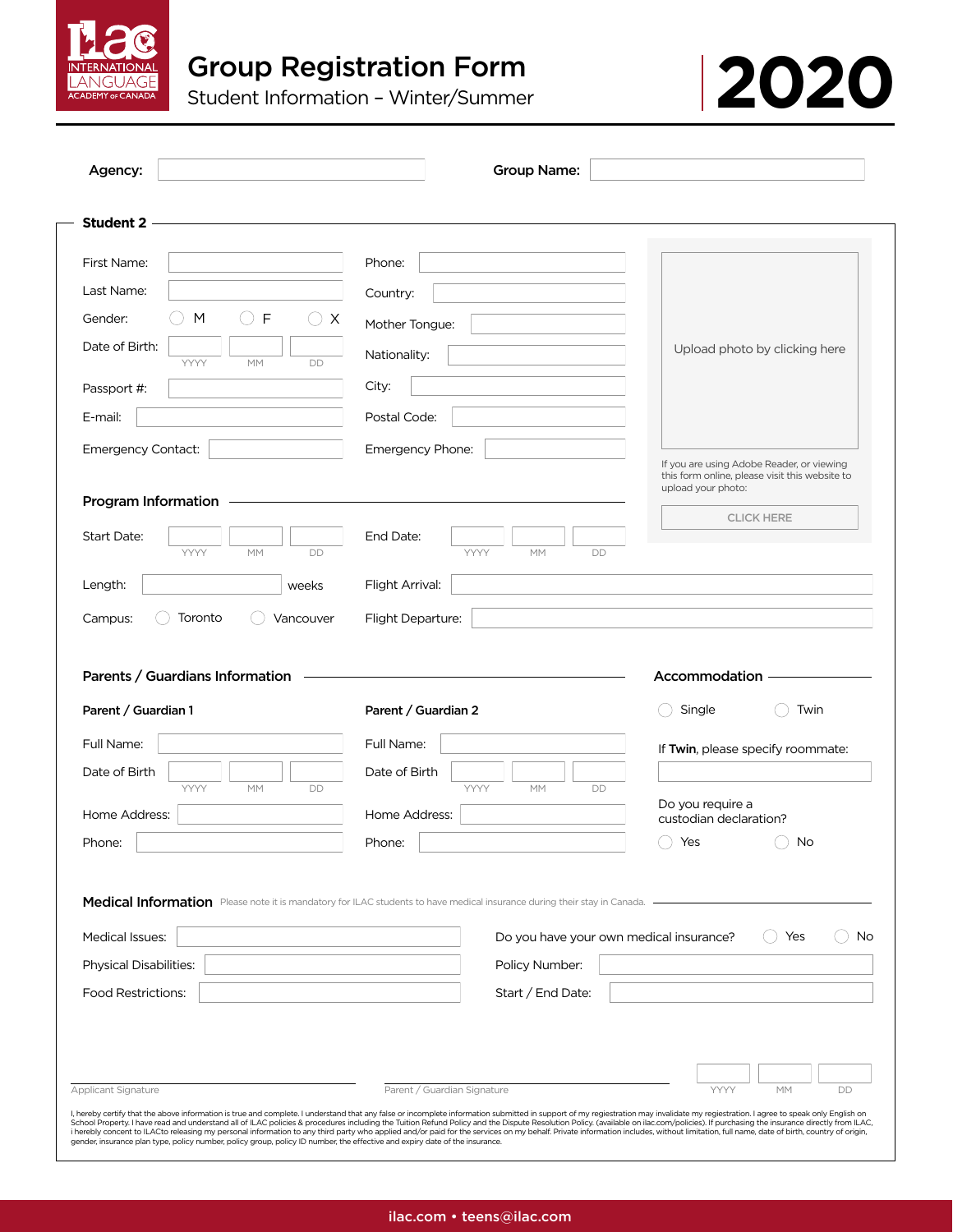

First Name:

Last Name:

Gender:

**Student 3**

Passport #: E-mail:

Date of Birth:

Campus:

Emergency Contact:

Program Information

 $\bigcap$  M

YYYY

 $\bigcirc$  F

MM

Vancouver

 $( \ )$ 

weeks

DD

Parents / Guardians Information

Toronto



| <b>Medical Issues:</b>        | Do you have your own medical insurance?<br>Yes                |
|-------------------------------|---------------------------------------------------------------|
| <b>Physical Disabilities:</b> | Policy Number:                                                |
| <b>Food Restrictions:</b>     | Start / End Date:                                             |
|                               |                                                               |
|                               |                                                               |
|                               |                                                               |
| Applicant Signature           | Parent / Guardian Signature<br>YYYY<br><b>MM</b><br><b>DD</b> |

School Property. I have read and understand all of ILAC policies & procedures including the Tuition Refund Policy and the Dispute Resolution Policy (available on ilac.com/policies). If purchasing the insurance directly fro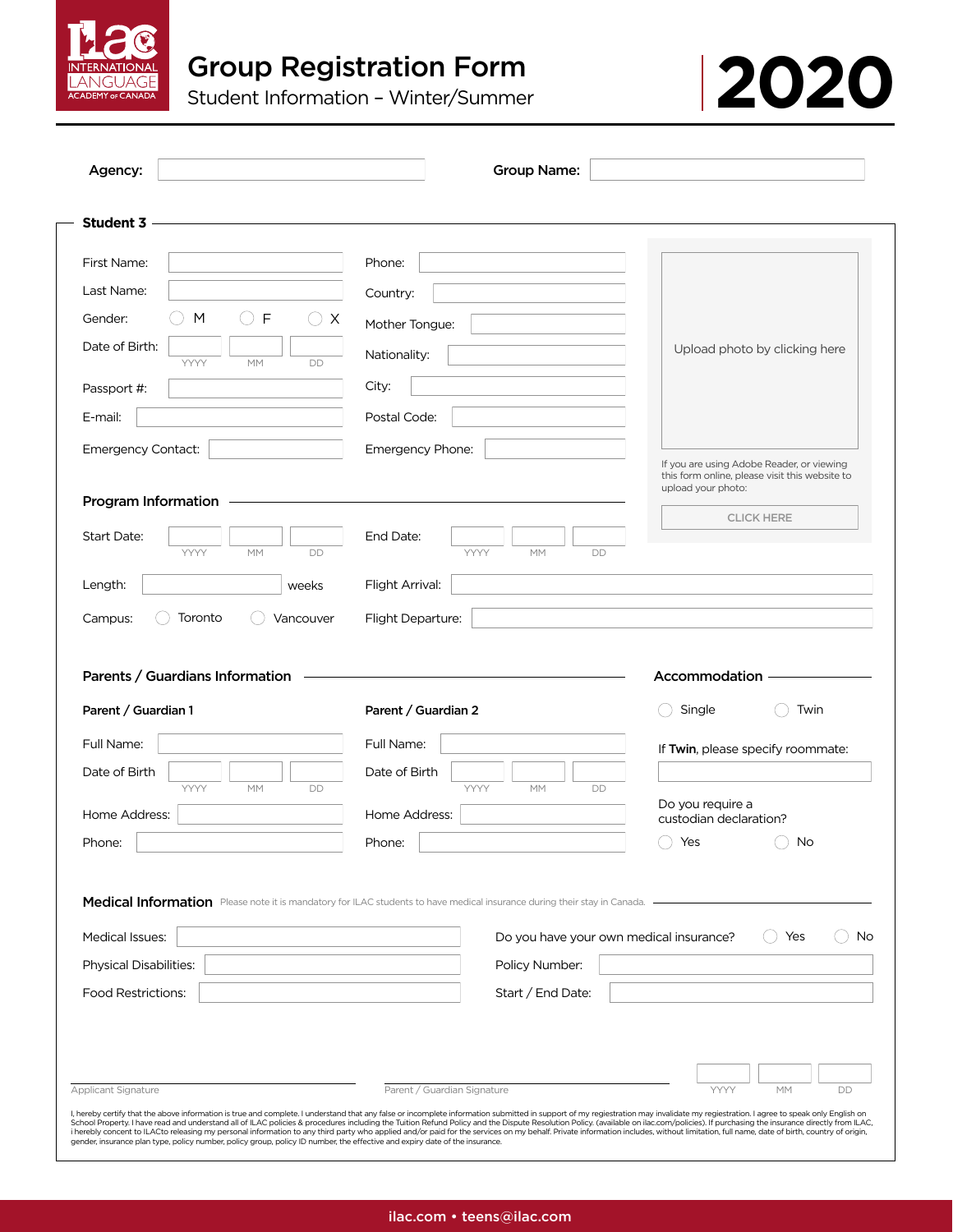



|                                                        | Group Name:                                                                                                              |                                                                                                                   |
|--------------------------------------------------------|--------------------------------------------------------------------------------------------------------------------------|-------------------------------------------------------------------------------------------------------------------|
| <b>Student 4</b>                                       |                                                                                                                          |                                                                                                                   |
| First Name:                                            | Phone:                                                                                                                   |                                                                                                                   |
| Last Name:                                             | Country:                                                                                                                 |                                                                                                                   |
| $\mathsf{F}$<br>Gender:<br>M                           | ○ X<br>Mother Tongue:                                                                                                    |                                                                                                                   |
| Date of Birth:                                         | Nationality:                                                                                                             | Upload photo by clicking here                                                                                     |
| YYYY<br>MM<br>Passport #:                              | DD<br>City:                                                                                                              |                                                                                                                   |
| E-mail:                                                | Postal Code:                                                                                                             |                                                                                                                   |
|                                                        |                                                                                                                          |                                                                                                                   |
| Emergency Contact:                                     | Emergency Phone:                                                                                                         | If you are using Adobe Reader, or viewing<br>this form online, please visit this website to<br>upload your photo: |
| Program Information                                    |                                                                                                                          | <b>CLICK HERE</b>                                                                                                 |
| Start Date:<br>YYYY<br>MM                              | End Date:<br>DD<br>YYYY<br>MM                                                                                            | <b>DD</b>                                                                                                         |
| Length:                                                | Flight Arrival:<br>weeks                                                                                                 |                                                                                                                   |
| Toronto<br>Campus:                                     | Flight Departure:                                                                                                        |                                                                                                                   |
|                                                        |                                                                                                                          | Accommodation                                                                                                     |
| Parents / Guardians Information<br>Parent / Guardian 1 | Parent / Guardian 2                                                                                                      | Single<br>Twin                                                                                                    |
| Full Name:                                             | Full Name:                                                                                                               |                                                                                                                   |
| Date of Birth                                          | Date of Birth                                                                                                            | If Twin, please specify roommate:                                                                                 |
| YYYY<br><b>MM</b>                                      | YYYY<br>DD<br><b>MM</b>                                                                                                  | DD<br>Do you require a                                                                                            |
|                                                        | Home Address:                                                                                                            | custodian declaration?                                                                                            |
| Home Address:<br>Phone:                                | Phone:                                                                                                                   | Yes<br>No                                                                                                         |
|                                                        | Medical Information Please note it is mandatory for ILAC students to have medical insurance during their stay in Canada. |                                                                                                                   |
| <b>Medical Issues:</b>                                 |                                                                                                                          | Do you have your own medical insurance?<br>Yes                                                                    |
| <b>Physical Disabilities:</b>                          | Policy Number:                                                                                                           |                                                                                                                   |
| <b>Food Restrictions:</b>                              | Start / End Date:                                                                                                        |                                                                                                                   |
|                                                        |                                                                                                                          |                                                                                                                   |
|                                                        |                                                                                                                          |                                                                                                                   |
| Applicant Signature                                    | Parent / Guardian Signature                                                                                              | No<br><b>MM</b><br>YYYY<br>DD                                                                                     |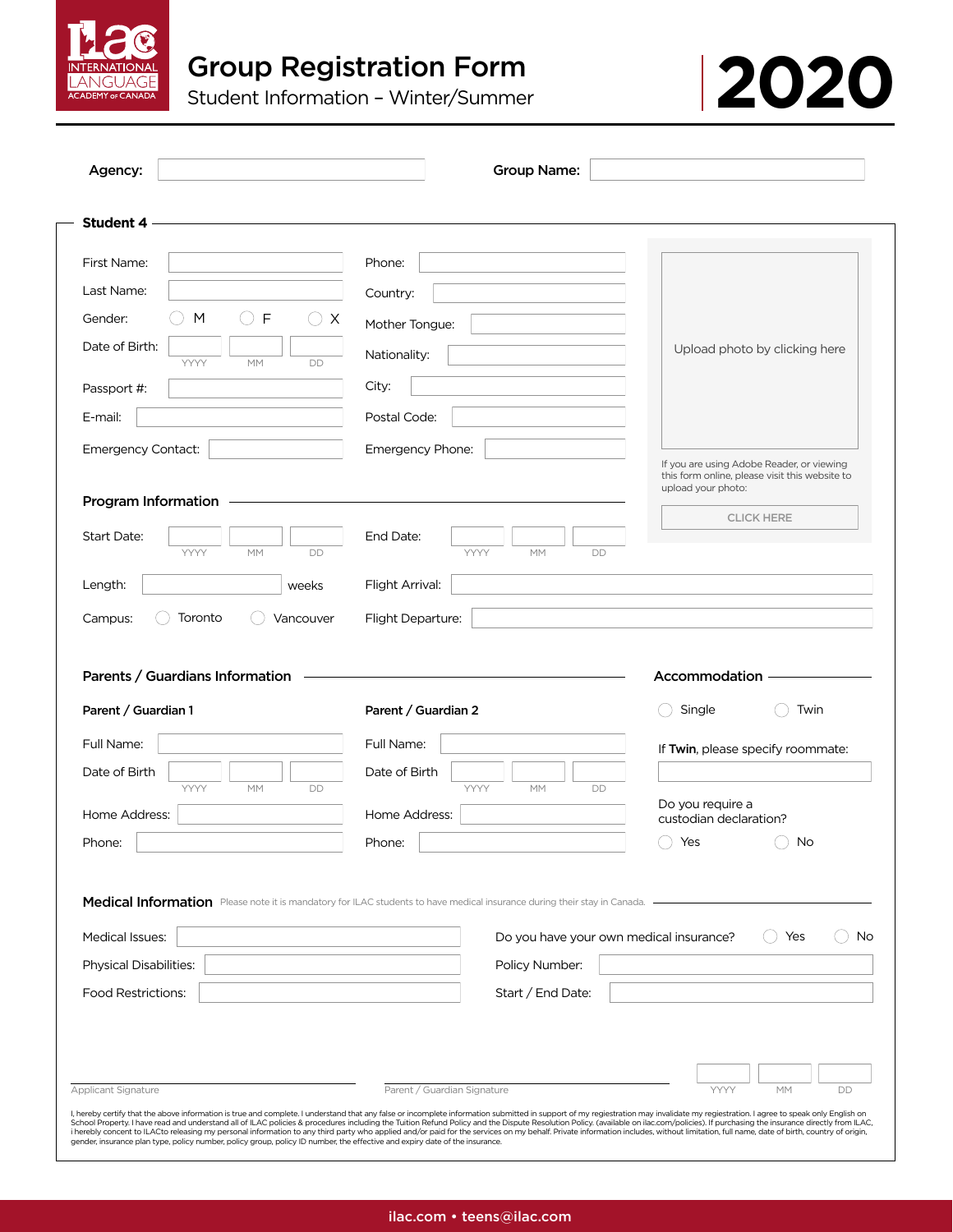

| <b>Student 5</b><br>First Name:<br>Last Name:<br>$\mathsf{F}$<br>Gender:<br>M<br>X<br>Date of Birth:<br>DD<br>YYYY<br>МM<br>Passport #:<br>E-mail:<br>Emergency Contact: | Phone:<br>Country:<br>Mother Tongue:<br>Nationality:<br>City:<br>Postal Code:<br>Emergency Phone: | Upload photo by clicking here                                                                                     |
|--------------------------------------------------------------------------------------------------------------------------------------------------------------------------|---------------------------------------------------------------------------------------------------|-------------------------------------------------------------------------------------------------------------------|
|                                                                                                                                                                          |                                                                                                   |                                                                                                                   |
|                                                                                                                                                                          |                                                                                                   |                                                                                                                   |
|                                                                                                                                                                          |                                                                                                   |                                                                                                                   |
|                                                                                                                                                                          |                                                                                                   |                                                                                                                   |
|                                                                                                                                                                          |                                                                                                   |                                                                                                                   |
|                                                                                                                                                                          |                                                                                                   |                                                                                                                   |
|                                                                                                                                                                          |                                                                                                   |                                                                                                                   |
|                                                                                                                                                                          |                                                                                                   |                                                                                                                   |
|                                                                                                                                                                          |                                                                                                   | If you are using Adobe Reader, or viewing<br>this form online, please visit this website to<br>upload your photo: |
| Program Information                                                                                                                                                      |                                                                                                   | <b>CLICK HERE</b>                                                                                                 |
| Start Date:<br>YYYY<br>МM<br>DD                                                                                                                                          | End Date:<br>YYYY<br>MM<br>DD                                                                     |                                                                                                                   |
| Length:<br>weeks                                                                                                                                                         | Flight Arrival:                                                                                   |                                                                                                                   |
|                                                                                                                                                                          |                                                                                                   |                                                                                                                   |
| Campus:<br>Toronto<br>Vancouver                                                                                                                                          | Flight Departure:                                                                                 |                                                                                                                   |
|                                                                                                                                                                          | Parent / Guardian 2                                                                               | Accommodation<br>Single<br>Twin                                                                                   |
| Parents / Guardians Information<br>Parent / Guardian 1<br>Full Name:                                                                                                     | Full Name:                                                                                        |                                                                                                                   |
| YYYY<br>МM<br>DD                                                                                                                                                         | Date of Birth<br>YYYY<br>MM<br>DD                                                                 | If Twin, please specify roommate:                                                                                 |
| Date of Birth<br>Home Address:                                                                                                                                           | Home Address:                                                                                     | Do you require a<br>custodian declaration?                                                                        |

Applicant Signature **Parent / Guardian Signature Parent / Guardian Signature** Parent / Guardian Signature Parent / **YYYY** 

I, hereby certify that the above information is true and complete. I understand that any false or incomplete information submitted in support of my regiestration may invalidate my regiestration. I agree to speak only Engli School Property. I have read and understand all of ILAC policies & procedures including the Tuition Refund Policy and the Dispute Resolution Policy (available on ilac.com/policies). If purchasing the insurance directly fro

MM

DD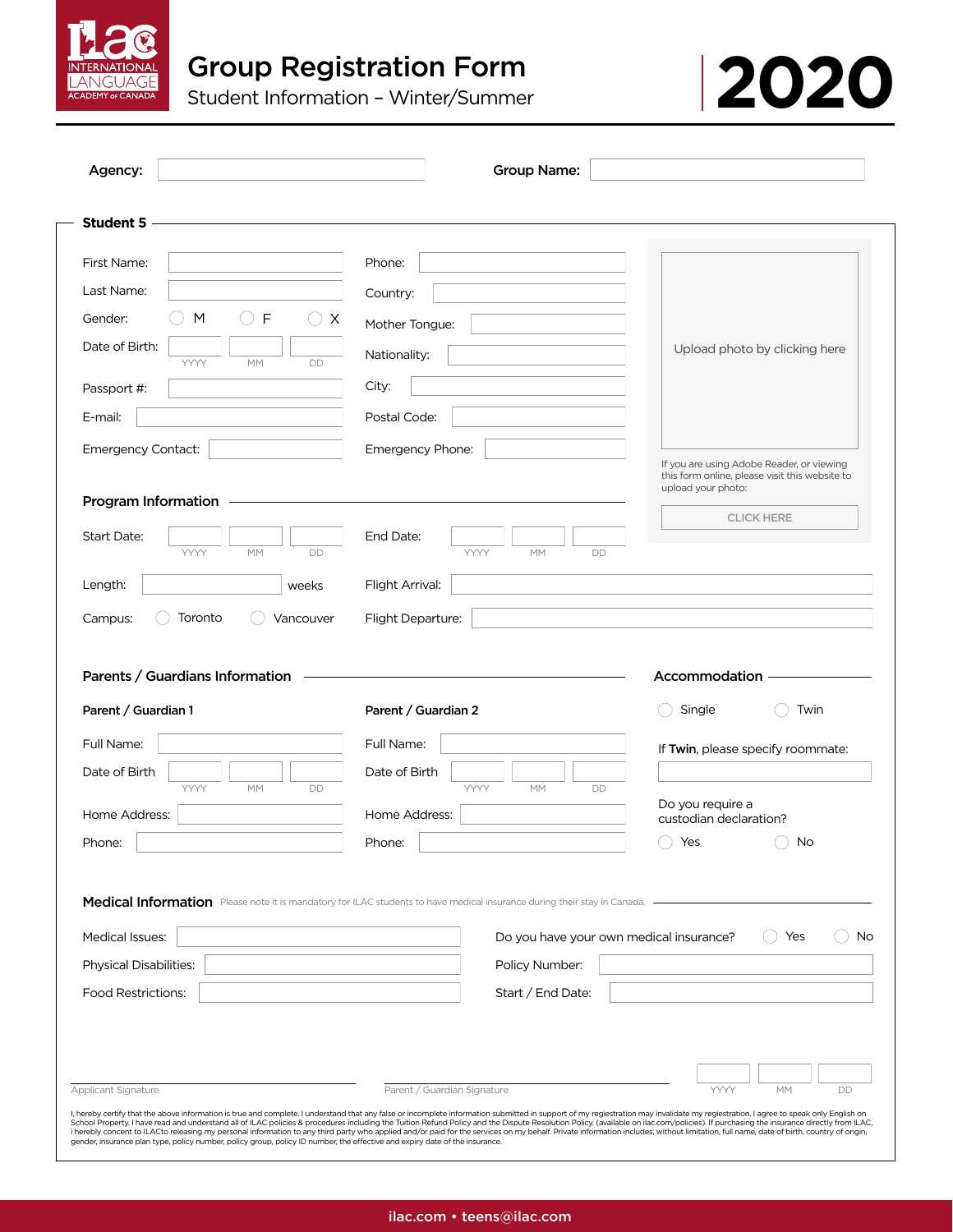



| Agency:                                                                                                                                                                                                             | Group Name:                                                                                                              |                                                                                                                   |
|---------------------------------------------------------------------------------------------------------------------------------------------------------------------------------------------------------------------|--------------------------------------------------------------------------------------------------------------------------|-------------------------------------------------------------------------------------------------------------------|
| <b>Student 6</b>                                                                                                                                                                                                    |                                                                                                                          |                                                                                                                   |
| First Name:                                                                                                                                                                                                         | Phone:                                                                                                                   |                                                                                                                   |
| Last Name:                                                                                                                                                                                                          | Country:                                                                                                                 |                                                                                                                   |
| F<br>Gender:<br>M<br>X                                                                                                                                                                                              | Mother Tongue:                                                                                                           |                                                                                                                   |
| Date of Birth:<br>YYYY<br>MM<br>DD                                                                                                                                                                                  | Nationality:                                                                                                             | Upload photo by clicking here                                                                                     |
| Passport #:                                                                                                                                                                                                         | City:                                                                                                                    |                                                                                                                   |
| E-mail:                                                                                                                                                                                                             | Postal Code:                                                                                                             |                                                                                                                   |
| Emergency Contact:                                                                                                                                                                                                  | Emergency Phone:                                                                                                         |                                                                                                                   |
|                                                                                                                                                                                                                     |                                                                                                                          | If you are using Adobe Reader, or viewing<br>this form online, please visit this website to<br>upload your photo: |
| Program Information                                                                                                                                                                                                 |                                                                                                                          | <b>CLICK HERE</b>                                                                                                 |
| Start Date:<br>YYYY<br>MM<br>DD                                                                                                                                                                                     | End Date:<br>YYYY<br>MM<br><b>DD</b>                                                                                     |                                                                                                                   |
| Length:<br>weeks                                                                                                                                                                                                    | Flight Arrival:                                                                                                          |                                                                                                                   |
|                                                                                                                                                                                                                     |                                                                                                                          |                                                                                                                   |
| Toronto<br>Vancouver                                                                                                                                                                                                | Flight Departure:                                                                                                        |                                                                                                                   |
|                                                                                                                                                                                                                     | Parent / Guardian 2                                                                                                      | Accommodation<br>Single<br>Twin                                                                                   |
|                                                                                                                                                                                                                     | Full Name:                                                                                                               | If Twin, please specify roommate:                                                                                 |
|                                                                                                                                                                                                                     | Date of Birth                                                                                                            |                                                                                                                   |
| YYYY<br>MM<br>DD                                                                                                                                                                                                    | YYYY<br>MM<br><b>DD</b>                                                                                                  | Do you require a                                                                                                  |
|                                                                                                                                                                                                                     | Home Address:<br>Phone:                                                                                                  | custodian declaration?<br>No<br>Yes                                                                               |
|                                                                                                                                                                                                                     | Medical Information Please note it is mandatory for ILAC students to have medical insurance during their stay in Canada. |                                                                                                                   |
|                                                                                                                                                                                                                     | Do you have your own medical insurance?                                                                                  | Yes                                                                                                               |
|                                                                                                                                                                                                                     | Policy Number:                                                                                                           |                                                                                                                   |
|                                                                                                                                                                                                                     | Start / End Date:                                                                                                        | No                                                                                                                |
| Campus:<br>Parents / Guardians Information<br>Parent / Guardian 1<br>Full Name:<br>Date of Birth<br>Home Address:<br>Phone:<br><b>Medical Issues:</b><br><b>Physical Disabilities:</b><br><b>Food Restrictions:</b> |                                                                                                                          |                                                                                                                   |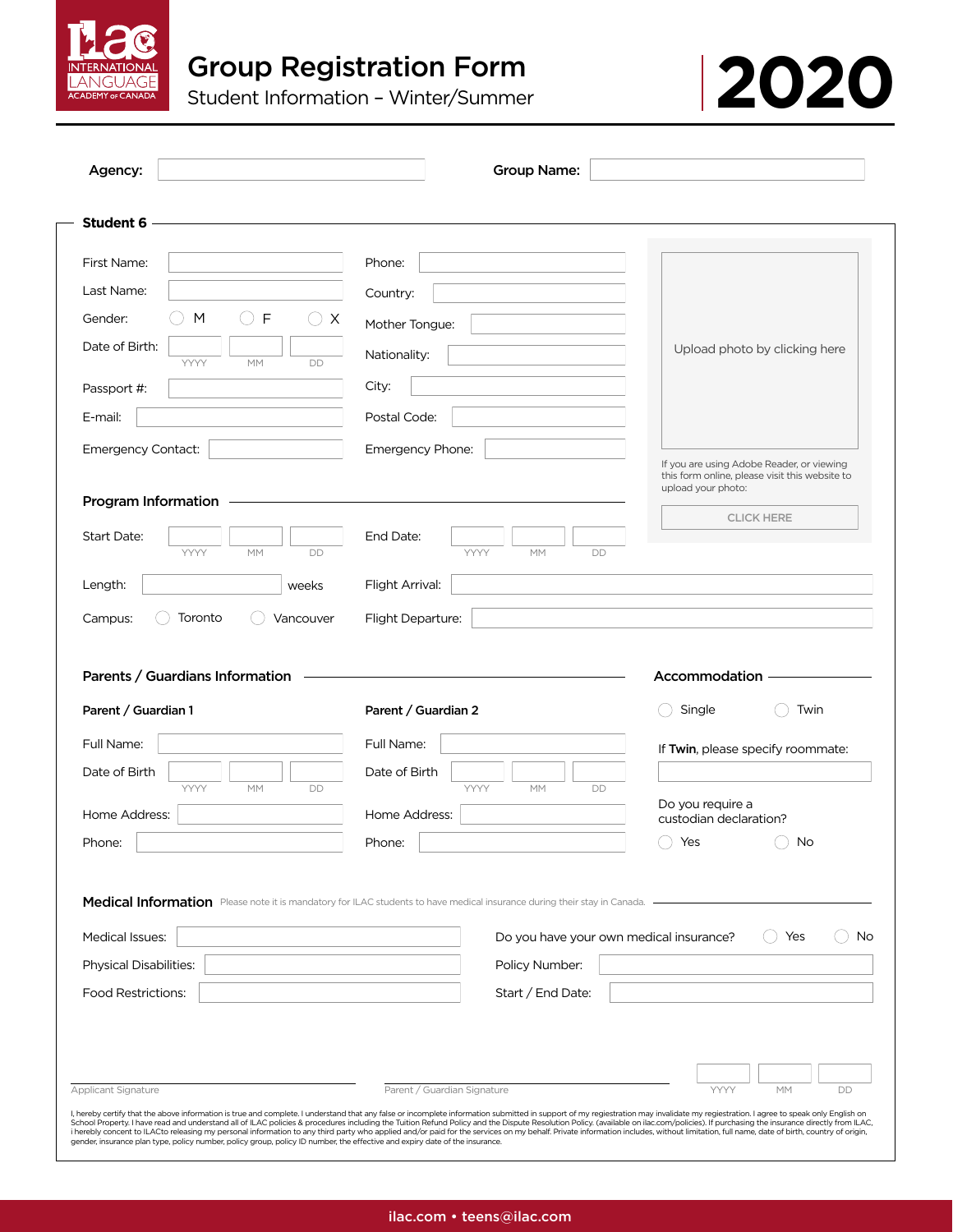

| Agency:                                                                                                     | <b>Group Name:</b>                                                                                                       |                                                                                                                   |
|-------------------------------------------------------------------------------------------------------------|--------------------------------------------------------------------------------------------------------------------------|-------------------------------------------------------------------------------------------------------------------|
| <b>Student 7</b>                                                                                            |                                                                                                                          |                                                                                                                   |
| First Name:                                                                                                 | Phone:                                                                                                                   |                                                                                                                   |
| Last Name:                                                                                                  | Country:                                                                                                                 |                                                                                                                   |
| Gender:<br>F<br>M                                                                                           | $\times$<br>Mother Tongue:                                                                                               |                                                                                                                   |
| Date of Birth:                                                                                              | Nationality:                                                                                                             | Upload photo by clicking here                                                                                     |
| YYYY<br>DD<br>МM<br>Passport #:                                                                             | City:                                                                                                                    |                                                                                                                   |
| E-mail:                                                                                                     | Postal Code:                                                                                                             |                                                                                                                   |
| Emergency Contact:                                                                                          | Emergency Phone:                                                                                                         |                                                                                                                   |
|                                                                                                             |                                                                                                                          | If you are using Adobe Reader, or viewing<br>this form online, please visit this website to<br>upload your photo: |
| Program Information                                                                                         |                                                                                                                          | <b>CLICK HERE</b>                                                                                                 |
| Start Date:<br>YYYY<br>MM<br>DD                                                                             | End Date:<br>YYYY<br><b>MM</b><br>DD                                                                                     |                                                                                                                   |
|                                                                                                             |                                                                                                                          |                                                                                                                   |
|                                                                                                             |                                                                                                                          |                                                                                                                   |
| Length:<br>weeks<br>Toronto<br>Campus:<br>Vancouver                                                         | Flight Arrival:<br>Flight Departure:                                                                                     |                                                                                                                   |
| Parents / Guardians Information<br>Parent / Guardian 1                                                      | Parent / Guardian 2                                                                                                      | Accommodation<br>Single<br>Twin                                                                                   |
| Full Name:                                                                                                  | Full Name:                                                                                                               |                                                                                                                   |
|                                                                                                             | Date of Birth                                                                                                            |                                                                                                                   |
| YYYY<br>MM<br>DD                                                                                            | YYYY<br>$\mathsf{MM}$<br><b>DD</b>                                                                                       | Do you require a                                                                                                  |
|                                                                                                             | Home Address:                                                                                                            | custodian declaration?                                                                                            |
|                                                                                                             | Phone:                                                                                                                   | No<br>Yes                                                                                                         |
|                                                                                                             | Medical Information Please note it is mandatory for ILAC students to have medical insurance during their stay in Canada. |                                                                                                                   |
|                                                                                                             | Do you have your own medical insurance?                                                                                  | Yes                                                                                                               |
|                                                                                                             | Policy Number:                                                                                                           |                                                                                                                   |
|                                                                                                             | Start / End Date:                                                                                                        |                                                                                                                   |
|                                                                                                             |                                                                                                                          |                                                                                                                   |
| Date of Birth<br>Home Address:<br>Phone:<br>Medical Issues:<br>Physical Disabilities:<br>Food Restrictions: |                                                                                                                          | If Twin, please specify roommate:                                                                                 |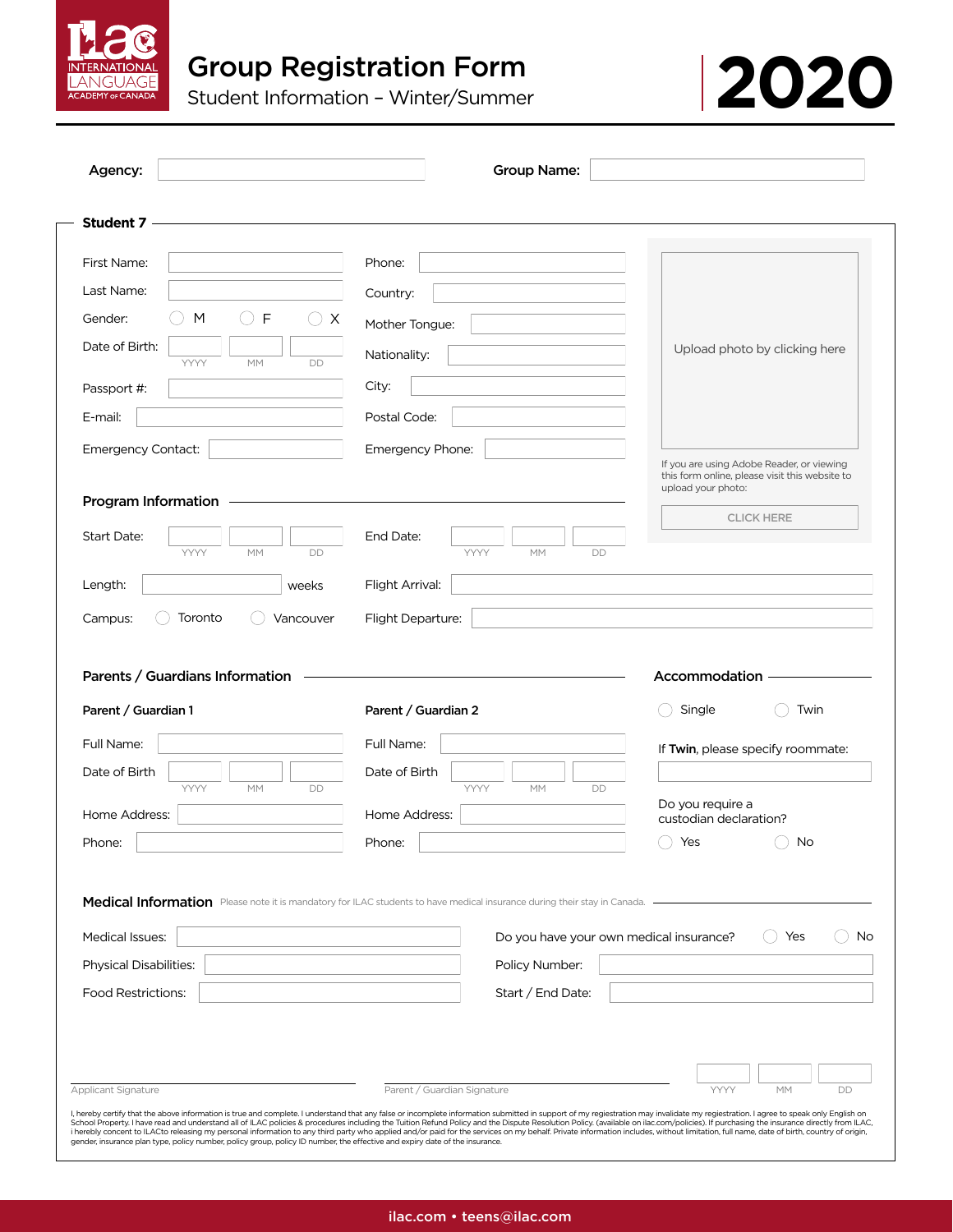



| Agency:                                                                                                                                                                                               | <b>Group Name:</b>                                                                                                                                                                                         |                                                                                                                   |
|-------------------------------------------------------------------------------------------------------------------------------------------------------------------------------------------------------|------------------------------------------------------------------------------------------------------------------------------------------------------------------------------------------------------------|-------------------------------------------------------------------------------------------------------------------|
| <b>Student 8</b>                                                                                                                                                                                      |                                                                                                                                                                                                            |                                                                                                                   |
| First Name:                                                                                                                                                                                           | Phone:                                                                                                                                                                                                     |                                                                                                                   |
| Last Name:                                                                                                                                                                                            | Country:                                                                                                                                                                                                   |                                                                                                                   |
| $\mathsf{F}$<br>Gender:<br>$\times$<br>M                                                                                                                                                              | Mother Tongue:                                                                                                                                                                                             |                                                                                                                   |
| Date of Birth:                                                                                                                                                                                        | Nationality:                                                                                                                                                                                               | Upload photo by clicking here                                                                                     |
| YYYY<br><b>MM</b><br>DD<br>Passport #:                                                                                                                                                                | City:                                                                                                                                                                                                      |                                                                                                                   |
| E-mail:                                                                                                                                                                                               | Postal Code:                                                                                                                                                                                               |                                                                                                                   |
|                                                                                                                                                                                                       |                                                                                                                                                                                                            |                                                                                                                   |
| Emergency Contact:                                                                                                                                                                                    | Emergency Phone:                                                                                                                                                                                           | If you are using Adobe Reader, or viewing<br>this form online, please visit this website to<br>upload your photo: |
| Program Information                                                                                                                                                                                   |                                                                                                                                                                                                            | <b>CLICK HERE</b>                                                                                                 |
| Start Date:<br>YYYY<br>MM<br>DD                                                                                                                                                                       | End Date:<br>YYYY<br>$\mathsf{MM}$<br>DD                                                                                                                                                                   |                                                                                                                   |
| Length:<br>weeks                                                                                                                                                                                      | Flight Arrival:                                                                                                                                                                                            |                                                                                                                   |
|                                                                                                                                                                                                       |                                                                                                                                                                                                            |                                                                                                                   |
| Toronto<br>Vancouver                                                                                                                                                                                  | Flight Departure:                                                                                                                                                                                          | Accommodation                                                                                                     |
|                                                                                                                                                                                                       | Parent / Guardian 2                                                                                                                                                                                        | Single<br>Twin                                                                                                    |
|                                                                                                                                                                                                       | Full Name:                                                                                                                                                                                                 | If Twin, please specify roommate:                                                                                 |
|                                                                                                                                                                                                       | Date of Birth                                                                                                                                                                                              |                                                                                                                   |
| YYYY<br>MM<br>DD                                                                                                                                                                                      | YYYY<br>MM<br>DD                                                                                                                                                                                           | Do you require a                                                                                                  |
|                                                                                                                                                                                                       | Home Address:<br>Phone:                                                                                                                                                                                    | custodian declaration?<br>Yes<br>No                                                                               |
| Campus:<br>Parents / Guardians Information<br>Parent / Guardian 1<br>Full Name:<br>Date of Birth<br>Home Address:<br>Phone:<br><b>Medical Issues:</b><br>Physical Disabilities:<br>Food Restrictions: | Medical Information Please note it is mandatory for ILAC students to have medical insurance during their stay in Canada.<br>Do you have your own medical insurance?<br>Policy Number:<br>Start / End Date: | Yes<br>No                                                                                                         |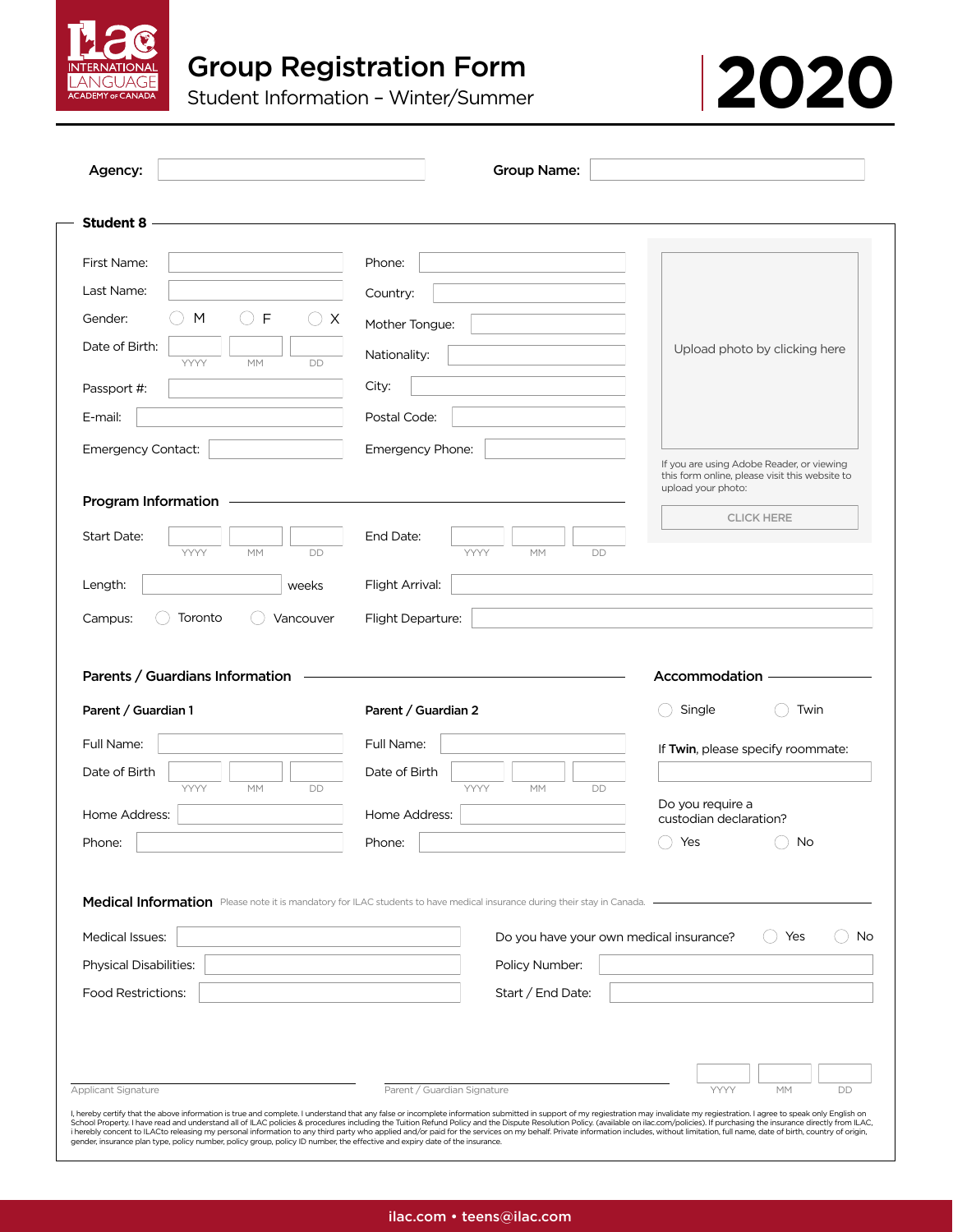



| Agency:                                               | <b>Group Name:</b>                                                                                                       |                                                                                                                   |
|-------------------------------------------------------|--------------------------------------------------------------------------------------------------------------------------|-------------------------------------------------------------------------------------------------------------------|
| <b>Student 9</b>                                      |                                                                                                                          |                                                                                                                   |
| First Name:                                           | Phone:                                                                                                                   |                                                                                                                   |
| Last Name:                                            | Country:                                                                                                                 |                                                                                                                   |
| F<br>Gender:<br>M                                     | $\cup$ X<br>Mother Tongue:                                                                                               |                                                                                                                   |
| Date of Birth:                                        | Nationality:                                                                                                             | Upload photo by clicking here                                                                                     |
| YYYY<br>МM<br>Passport #:                             | DD<br>City:                                                                                                              |                                                                                                                   |
| E-mail:                                               | Postal Code:                                                                                                             |                                                                                                                   |
|                                                       |                                                                                                                          |                                                                                                                   |
| Emergency Contact:                                    | Emergency Phone:                                                                                                         | If you are using Adobe Reader, or viewing<br>this form online, please visit this website to<br>upload your photo: |
| Program Information                                   |                                                                                                                          | <b>CLICK HERE</b>                                                                                                 |
| Start Date:<br>YYYY<br>MM                             | End Date:<br>DD<br>YYYY<br>MM<br>DD                                                                                      |                                                                                                                   |
| Length:                                               | Flight Arrival:<br>weeks                                                                                                 |                                                                                                                   |
|                                                       |                                                                                                                          |                                                                                                                   |
| Toronto<br>Campus:<br>Parents / Guardians Information | Flight Departure:<br>Vancouver                                                                                           | Accommodation                                                                                                     |
| Parent / Guardian 1                                   | Parent / Guardian 2                                                                                                      | Single<br>Twin                                                                                                    |
| Full Name:                                            | Full Name:                                                                                                               | If Twin, please specify roommate:                                                                                 |
| Date of Birth                                         | Date of Birth                                                                                                            |                                                                                                                   |
| YYYY<br>MM                                            | YYYY<br>DD<br>MM<br>DD                                                                                                   | Do you require a                                                                                                  |
|                                                       | Home Address:                                                                                                            | custodian declaration?                                                                                            |
| Home Address:<br>Phone:                               | Phone:                                                                                                                   | Yes<br>No                                                                                                         |
|                                                       | Medical Information Please note it is mandatory for ILAC students to have medical insurance during their stay in Canada. |                                                                                                                   |
| Medical Issues:                                       |                                                                                                                          | Do you have your own medical insurance?<br>Yes                                                                    |
| <b>Physical Disabilities:</b>                         | Policy Number:                                                                                                           |                                                                                                                   |
| Food Restrictions:                                    | Start / End Date:                                                                                                        |                                                                                                                   |
|                                                       |                                                                                                                          |                                                                                                                   |
|                                                       |                                                                                                                          | No                                                                                                                |
| <b>Applicant Signature</b>                            | Parent / Guardian Signature                                                                                              | YYYY<br><b>MM</b><br><b>DD</b>                                                                                    |